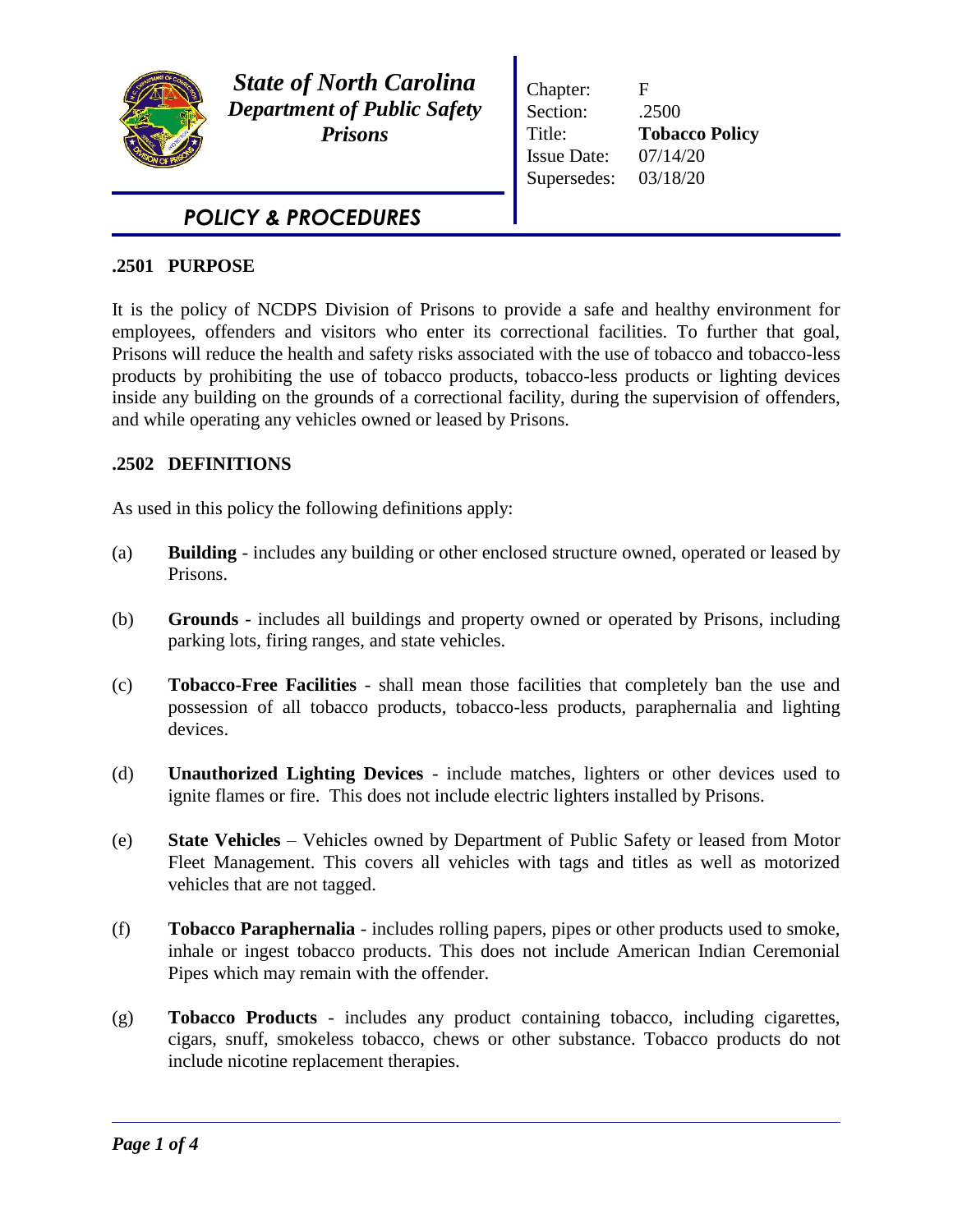(h) **Tobacco-Less Products –** includes any product intended to be used as a tobacco substitute and labeled a tobacco-less product, including herbal mint snuffs or chews.

## **.2503 TOBACCO-FREE FACILITIES**

(a) The use of tobacco products, tobacco-less products, paraphernalia and lighting devices shall be prohibited on the grounds of a tobacco-free facility. The grounds include all buildings and property owned or operated by Prisons, including parking lots, towers, firing ranges, and state vehicles.

#### (b) **Offenders**

- (1) Offenders may not possess or use tobacco products, tobacco-less products, paraphernalia or lighting devices except for religious services authorized by the Prisons' Chaplaincy Services section. (See the Religious Practice Operational Manual).
	- (A) American Indian Religion Practitioners will use ceremonial herbal mix for corporate worship service only.
	- (B) The Practitioner's ceremonial herbal mix is the only item that may be removed from the sacred items box.
	- (C) The Facility Head will designate a secure and appropriate location for the ceremonial herbal mix to be stored. The facility Chaplain or designated staff will distribute to the Practitioner the required amount of ceremonial herbal mix for the corporate worship. The Chaplain or designated staff will assist in lighting the ceremonial herbal mix and Sacred Herb – herbal gray sage, sweet grass, and cedar for smudging.
	- (D) A sign-in and sign-out log will be kept in the designated area for recording offender usage of ceremonial herbal mix for corporate worship. The Chaplain or designated staff is responsible for maintaining the records, attendance, and supplying the lighting device for the purpose of lighting the sacred herbs and ceremonial herbal mix.
	- (E) The Practitioner may possess the ceremonial herbal mix and lighting devices, only when they are in the prayer circle at a **tobacco** free facility. The lighting device should be secured by the designated staff member.
	- (F) The Facility Head will designate the days and time for the American Indian Religion Practitioners to have corporate devotions. The Practitioners should be allowed to smudge and pray for no less than two (2) times a week. If requested a talk circle may be approved.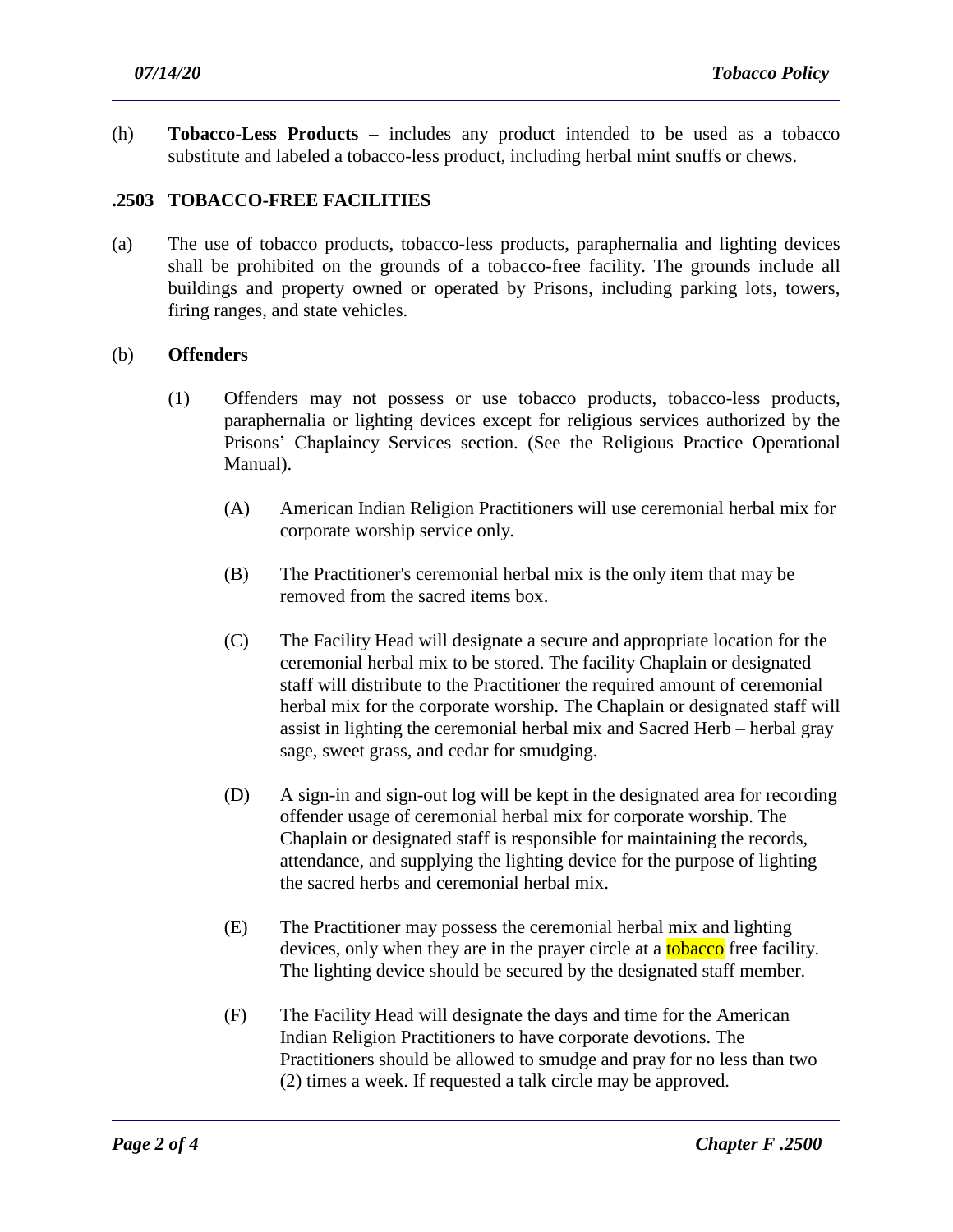- (G) American Indian Religious Practitioners should have use of a lighting device during Individual Private Devotion for the lighting of herbal mix in a Personal Prayer Pipe and/or Sacred Herbs in a smudging vessel. The facility head should select the time for the lighting device to be available to American Indian Religious Practitioners for daily Individual Private Devotion.
- (2) Upon admission, all tobacco products, tobacco-less products, paraphernalia and lighting devices shall be removed from the offender's possession and personal property. The receiving officer shall obtain the unauthorized items and handle according to Prisons' Disposition of Unauthorized Items Policy F.0504.
- (3) Offenders found using or in possession of tobacco products, tobacco-less products, paraphernalia and/or lighting devices shall face appropriate disciplinary action as defined in Disciplinary Procedures Policy B.0200. Such items will be considered contraband and items will be handled according to Prisons' Disposition of Contraband Policy F.0802 (e).

### (c) **Employees**

- (1) Employees may not possess, use, or distribute tobacco products, tobacco-less products, paraphernalia or lighting devices while on the grounds of a facility. Lighting devices as authorized by the facility head are acceptable for maintenance purposes.
- (2) Employees may have tobacco products, tobacco-less products, paraphernalia and lighting devices in their secured vehicles.
- (3) Employees are prohibited from using tobacco products and tobacco-less products in their personal vehicles until the vehicle has left the grounds of the tobacco-free facility.
- (4) Employees shall be prohibited from the use of or distribution of tobacco products and tobacco-less products while involved in the supervision of offenders outside the grounds of the tobacco-free facility.
- (5) Violations of this policy will constitute unacceptable personal conduct. Employees in violation will be subject to a minimum of  $\overline{NCVP}$  entry/coaching and/or depending upon the circumstances may receive disciplinary action up to and including dismissal.

#### (d) **Vendors, Visitors, Volunteers, Custodial Agents**